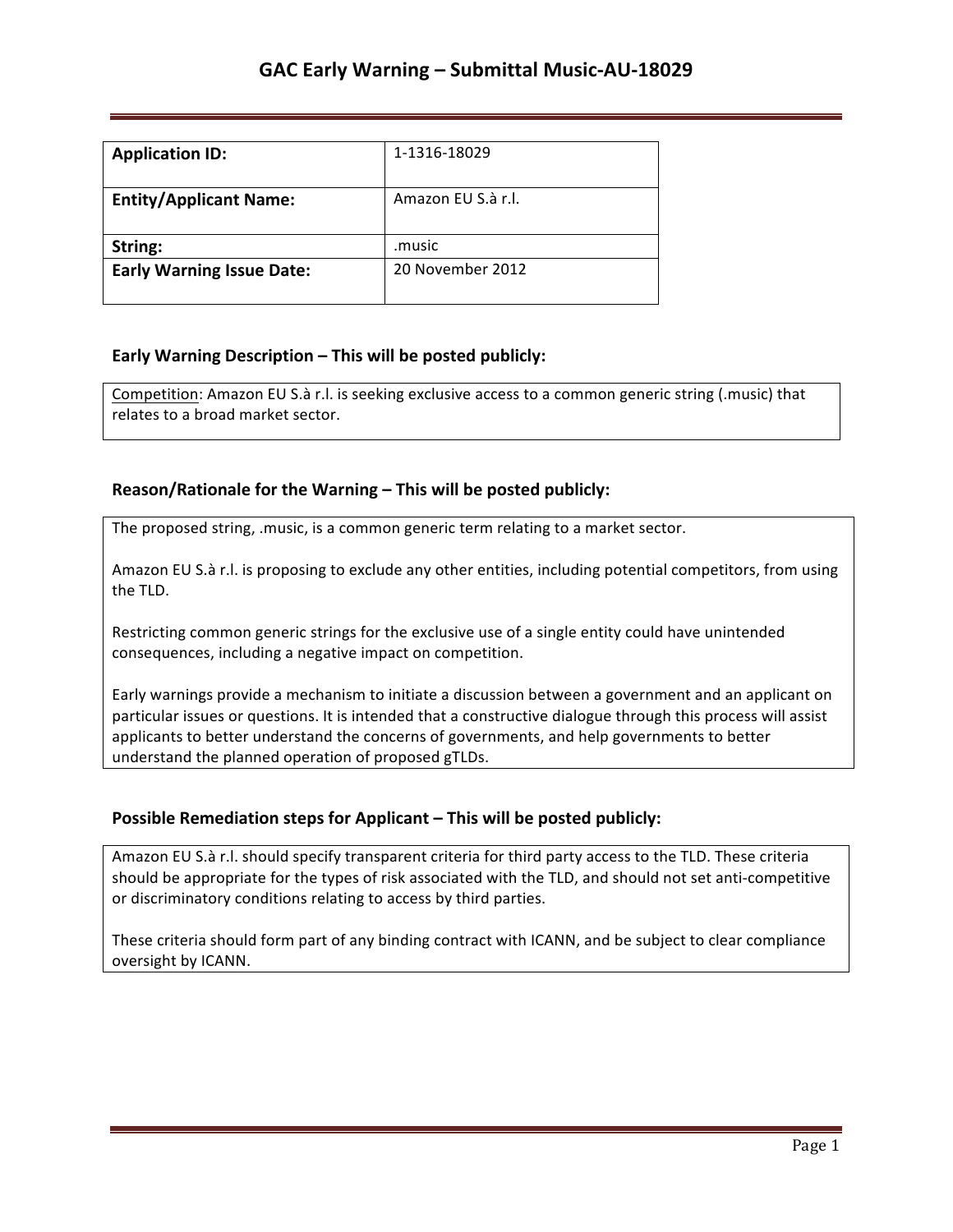### **Further Notes from GAC Member(s) (Optional) – This will be posted publicly:**

This Early Warning is from the Department of Broadband, Communications and the Digital Economy (DBCDE), on behalf of the Australian Government. In the first instance, communications and responses to this early warning should be emailed to gacearlywarning@gac.icann.org, with the text "Australian EW" and the application ID in the subject field.

# **INFORMATION FOR APPLICANTS**

## **About GAC Early Warning**

The GAC Early Warning is a notice only. It is not a formal objection, nor does it directly lead to a process that can result in rejection of the application. However, a GAC Early Warning should be taken seriously as it raises the likelihood that the application could be the subject of GAC Advice on New gTLDs or of a formal objection at a later stage in the process. Refer to section 1.1.2.4 of the Applicant Guidebook (http://newgtlds.icann.org/en/applicants/agb) for more information on GAC Early Warning.

## **Instructions if you receive the Early Warning**

**ICANN** strongly encourages you work with relevant parties as soon as possible to address the concerns voiced in the GAC Early Warning.

### **Asking questions about your GAC Early Warning**

If you have questions or need clarification about your GAC Early Warning, please contact gacearlywarning@gac.icann.org. As highlighted above, ICANN strongly encourages you to contact gacearlywarning@gac.icann.org as soon as practicable regarding the issues identified in the Early Warning. 

### **Continuing with your application**

If you choose to continue with the application, then the "Applicant's Response" section below should be completed. In this section, you should notify the GAC of intended actions, including the expected completion date. This completed form should then be sent to gacearlywarning@gac.icann.org. If your remediation steps involve submitting requests for changes to your application, see the change request process at http://newgtlds.icann.org/en/applicants/customer-service/change-requests.

In the absence of a response, ICANN will continue to process the application as submitted.

### **Withdrawing your application**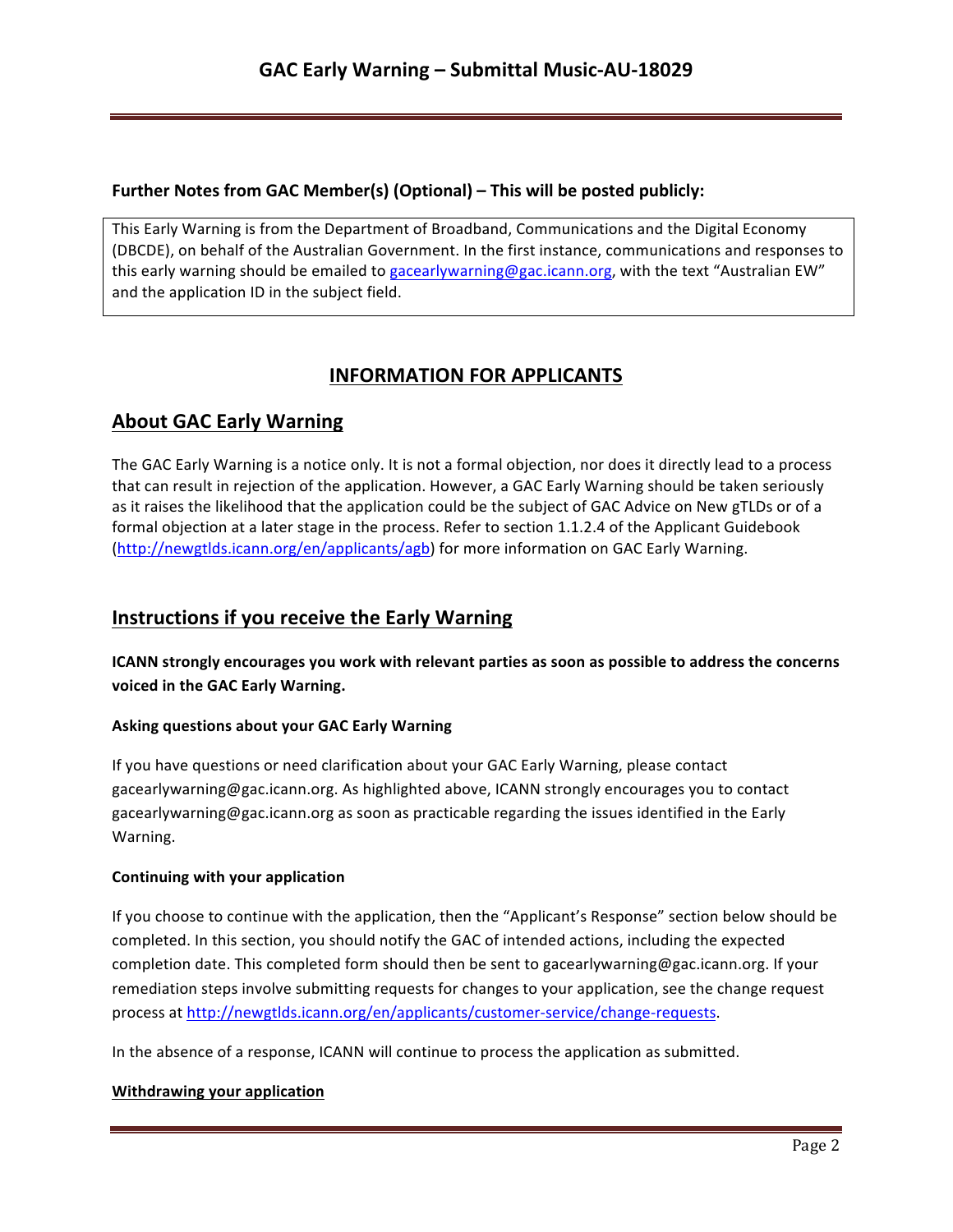# **GAC Early Warning – Submittal Music-AU-18029**

If you choose to withdraw your application within the 21-day window to be eligible for a refund of 80% of the evaluation fee (USD 148,000), please follow the withdrawal process published at http://newgtlds.icann.org/en/applicants/customer-service/withdrawal-refund. Note that an application can still be withdrawn after the 21-day time period; however, the available refund amount is reduced. See section 1.5 of the Applicant Guidebook.

For questions please contact: **gacearlywarning@gac.icann.org** 

### **Applicant Response:**